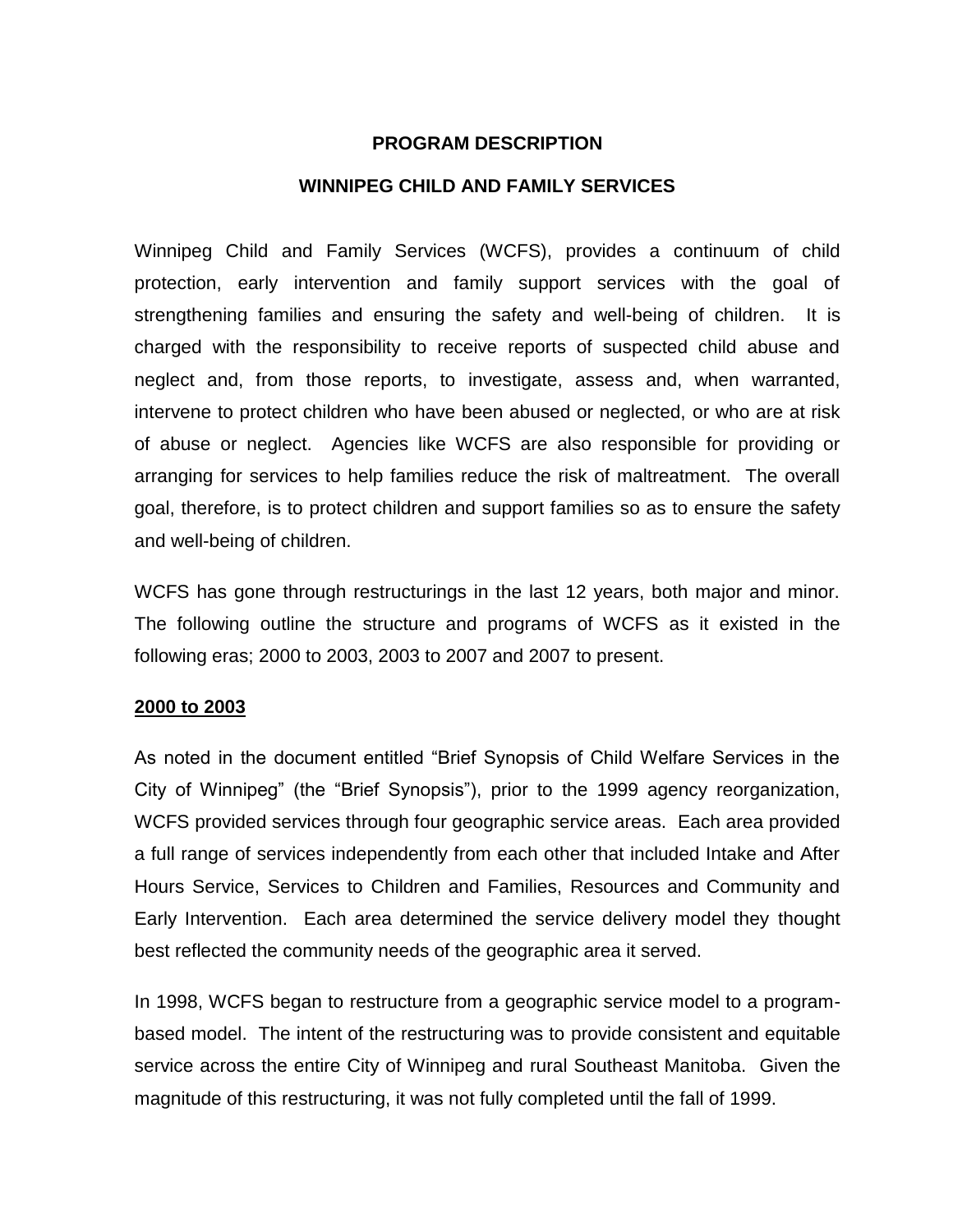As noted in the "Brief Synopsis", the program-based model included the following specialized areas of service:

- Services to Children and Families Program
- Permanency Planning Program
- Resources in Support of Services Program
- Community Based Early Intervention Program
- Aboriginal Liaison Program
- Quality Assurance/Research and Planning

In 2001-2002, senior management consisted of a Chief Executive Officer, a Chief Operating Officer, a Chief Financial Officer, a Director of Human Resources and five Program Managers.<sup>1</sup>

Of particular relevance to the Phoenix Sinclair Inquiry were the programs known as "Services to Children and Families" and "Resources in Support of Services". We will comment on each of these programs separately.

# 1. **Services to Children and Families**

The organization chart for Services to Children and Families can be found in Commission Production 1653 at p. 29585. The Services to Children and Families program was responsible for:

(a) Intake, After Hours and Abuse Services<sup>2</sup>

l  $1$  The Program Managers were: the Manager of Services to Children and Families, the Manager of Permanency Planning, the Manager of Resources in Support of Services, the Manager of Community Based Early Intervention, and the Manager of Quality Assurance, Research and Planning

 $2$  This program will be described in some detail below.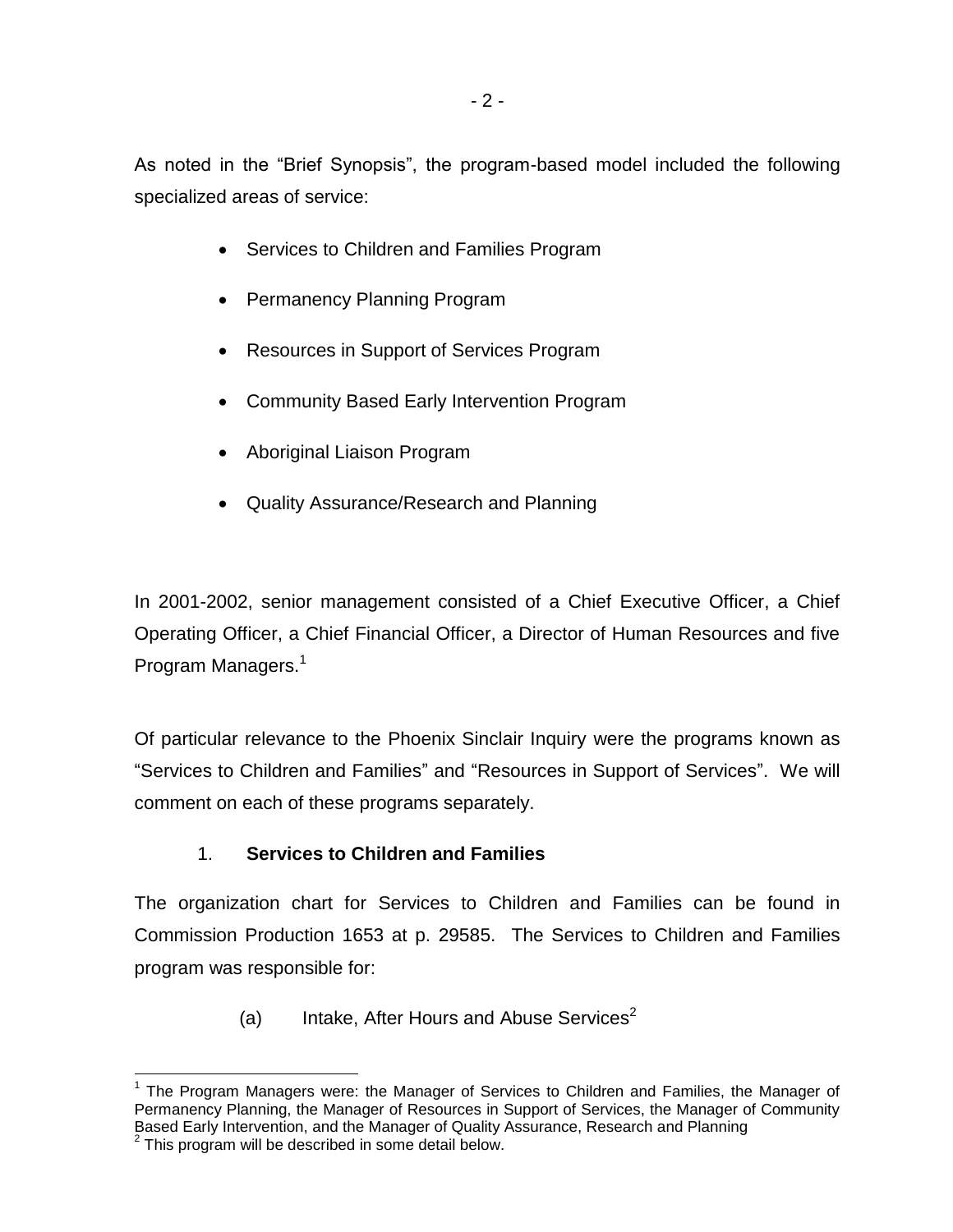- (b) Services to Children and Families<sup>3</sup>
- (c) Perinatal Services 4
- (d) Kinship Services<sup>5</sup> and
- (e) Legal Services

## 2. **Resources in Support of Services**

The organization chart for Resources in Support of Services is depicted in Commission Production 1653 at p. 29583. Resources in Support of Services was responsible for:

- (a) Child Placement Services $6$
- (b) Family Support Services<sup>7</sup>
- $(c)$  Family Preservation and Reunification Services<sup>8</sup>
- (d) Independent Living Services<sup>9</sup>,
- $(e)$  Health Care Coordination<sup>10</sup>
- (f) Transportation Services<sup>11</sup>.

 3 This program also will be described in some detail below.

<sup>&</sup>lt;sup>4</sup> Provided assistance to expectant single parents under the age of 18 both pre and post natal.

<sup>&</sup>lt;sup>5</sup> This unit consisted of two social workers who completed assessments on family members identified as potential guardianship applicants of children in care.

<sup>&</sup>lt;sup>6</sup> Child Placement teams recruited, trained, supervised and licenced foster homes and place of safety homes and coordinated placements of Children in Care.

 $<sup>7</sup>$  In the case of Phoenix Sinclair, a family support worker was placed with the Kematch/Sinclair</sup> household prior to Phoenix being reunited with her parents in September of 2000. The family support worker remained in the home for several months.

<sup>&</sup>lt;sup>8</sup> One team was attached to Intake Services and two teams were attached to Services to Children and Families. These units provided a range of intensive services to families where there was an assessed risk of a child coming into care as well as intensive services to facilitate reunification when children were in care.

<sup>&</sup>lt;sup>9</sup> Provided individual support and group life skills training to children in agency care who were preparing to live independently. Referrals were generally accepted for youth between the ages of 16 and 18.

and 10.<br><sup>10</sup> The WCFS health care team consisted of a nurse, an administrative assistant, and two community pediatricians, delivering services to children in care under six years of age.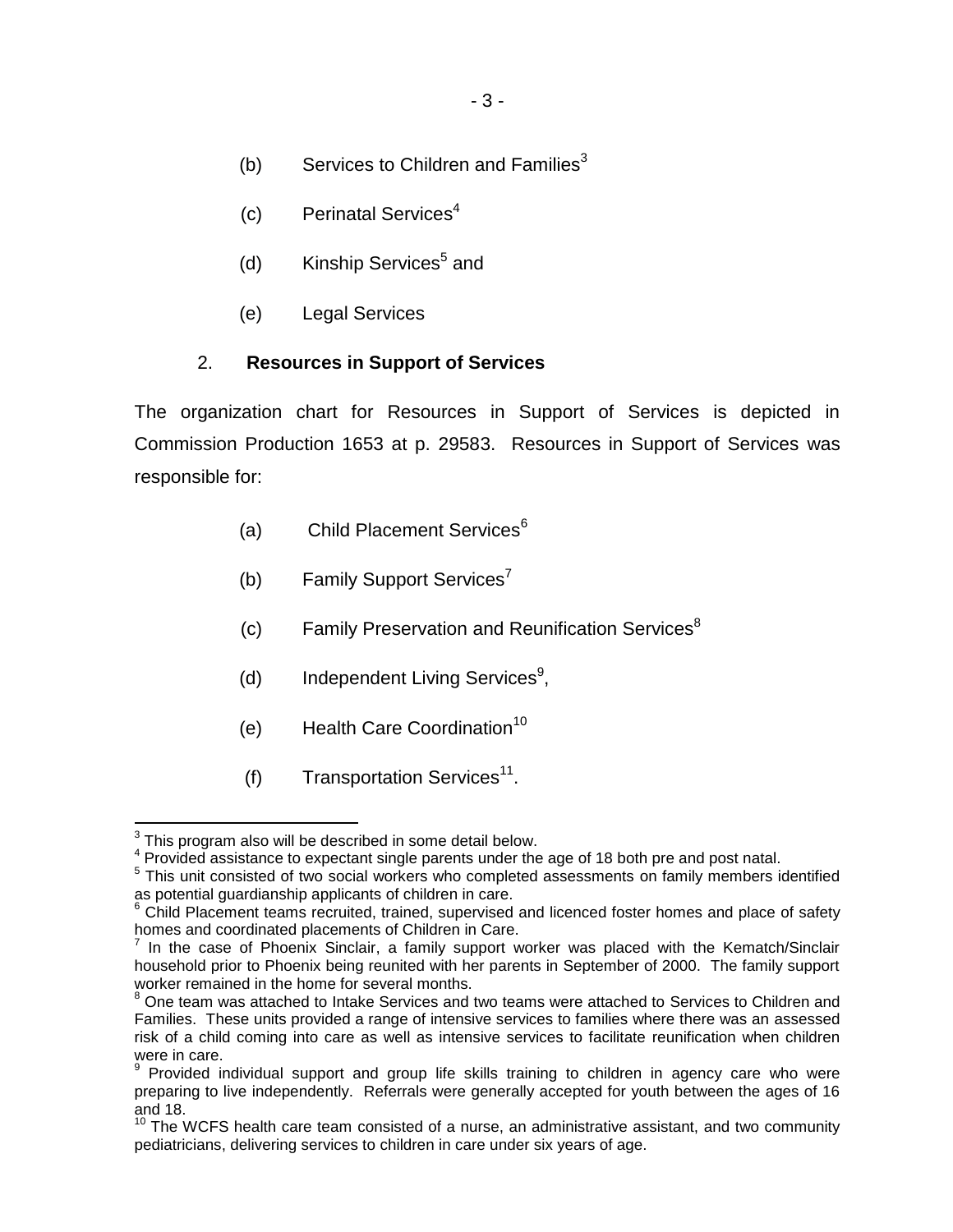### 3. **Other Programs and Services**

As a full service child protection agency, WCFS also provided other programs which are not directly relevant to the services provided to Phoenix Sinclair but are mentioned nonetheless to better understand the scope of services routinely provided by WCFS. These included:

- (a) Permanency Planning Program
	- $(i)$  Permanent Ward Services<sup>12</sup>
	- (ii)  $\sim$  Adoption Services<sup>13</sup>
- (b) Community Based Early Intervention
	- (i) Community Early Intervention
	- (ii) School Linked in Services and
	- (iii) Volunteer Services
- (b) Quality Assurance, Research and Planning<sup>14</sup>
- $(c)$  Aboriginal Liaison<sup>15</sup>

l

 $11$  Provided drivers (many of them volunteers) to transport children in care to family visits and other appointments.

Specialized services to children in the permanent care of the Agency. All services were provided with the goal of permanency through long term foster care placements, kinship placements or, when appropriate, adoption placements.

Adoption workers provided comprehensive adoption services including orientation, home studies, preparation, placement and post placement follow-up.<br><sup>14</sup> Ouality Assurance program takes the lead responsi

Quality Assurance program takes the lead responsibility for service reviews, program research and evaluation, policy analysis, coordination of response to external reviews and agency risk management. The organizational chart for Quality Assurance, Research and Planning can be found at Commission Disclosure 1653 at p. 29581

 $15$  The Aboriginal Liaison was to develop strategic plan to improve services to Aboriginal clients, enhance collaboration with Aboriginal communities and agencies, increase cultural competency of staff and increase recruitment and retention of Aboriginal staff. The organizational chart for Aboriginal Liaison can be found at Commission Disclosure 1653 at p. 29581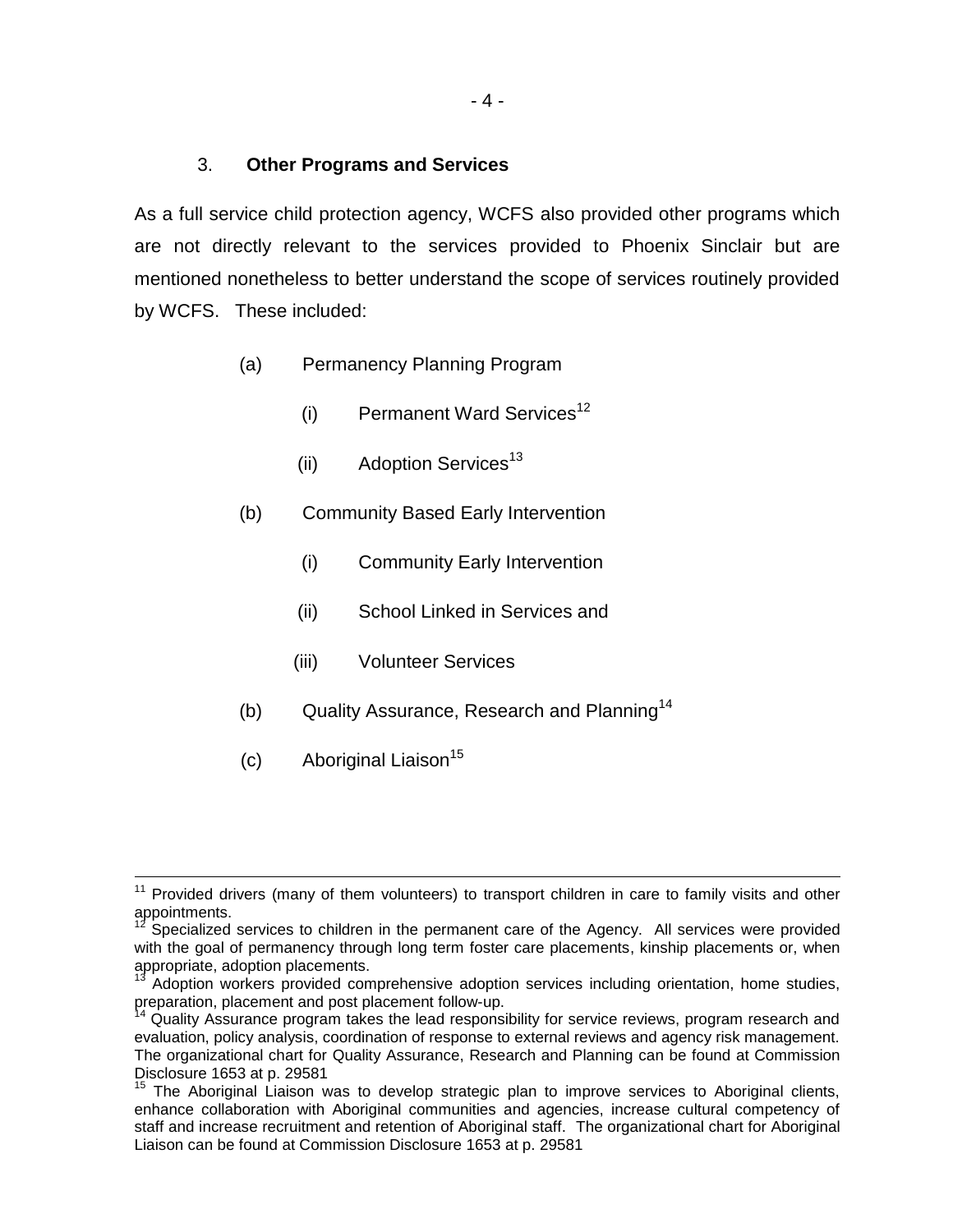### **INTAKE, AFTER HOURS AND ABUSE SERVICES**

As noted above, the Services to Children and Families program was responsible for Intake, After Hours and Abuse Services (generally referred to as 'Intake'). During the period 2000 to 2003, all Intake Services were located at 835 Portage Avenue. Intake was the point of entry into WCFS for all new referrals. Intake provided a 24 hour service which included assessment, investigation and intervention when children were identified as being in need of protection. Intake also provided prevention and early intervention services.

The Intake process included the following activities:

- 1. Receipt of referrals
- 2. Information gathering to determine appropriateness and validity of referral
- 3. Community referrals for those not requiring child welfare involvement
- 4. Child safety assessment to determine agency response time
- 5. Emergency intervention to ensure child safety
- 6. Further assessment and/or investigation for situations requiring service
- 7. Brief intervention to reduce risk
- 8. Referrals to Family Services units for those situations requiring longer term assistance.

At WCFS Intake Services were provided by four program functions; each providing a specialized service.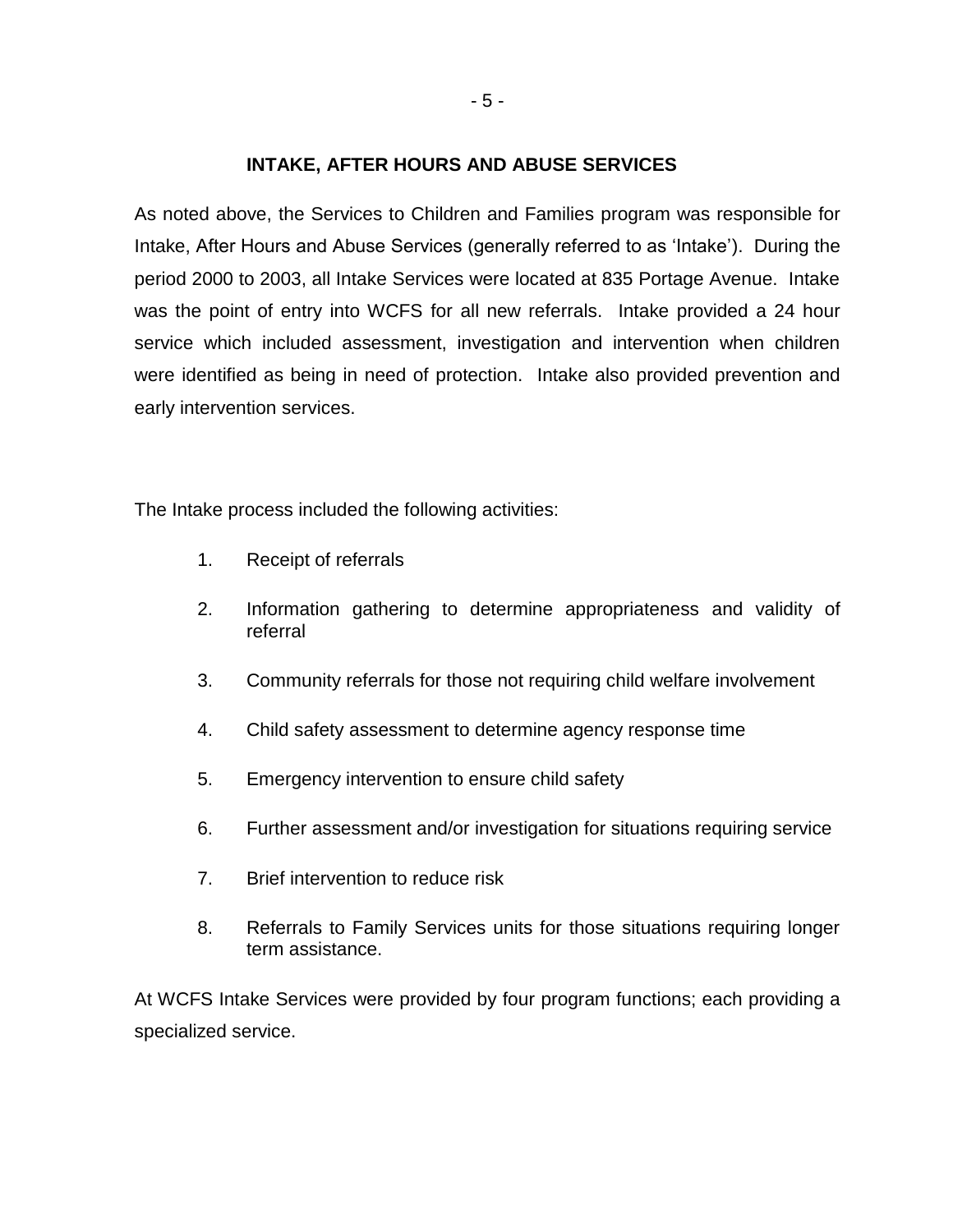#### 1. **Crisis Response**

In 2000 there was no separate Crisis Response Unit. Intake screening was done by assigning, on a rotational basis, one intake staff member from each of the four intake units to act as a centralized "triage team". The team would answer calls, gather information, and assign a level of risk and response priority for intake follow up. Cases not requiring agency involvement would be referred to a community based service.

A review of Intake, After Hours and Abuse Services Program was conducted and resulted in the recommendation that a "First Response Unit" be established with 12 dedicated social workers and 2 Supervisors. Their role was expanded to include responding to immediate and urgent situations. This was approved and in January 2001 the new Crisis Response Unit (CRU) was established

The CRU consisted of two service Units rotating on a regular basis to provide the first five Intake functions. On day one of the rotation, one unit provided the first four functions (phones) while the second unit was available to provide the fifth function emergency investigations and interventions (backup). While on backup duty the unit was also able to complete follow-up calls from the previous day's referrals and complete referral summaries for those cases requiring more in-depth assessment. Each Crisis Response Unit consisted of six social workers, one administrative assistant and one supervisor.

A more detailed program description of the CRU can be found in the 2001 WCFS "Intake Program Description and Procedures" (Commission Disclosure 992 at page 19628 to 19639).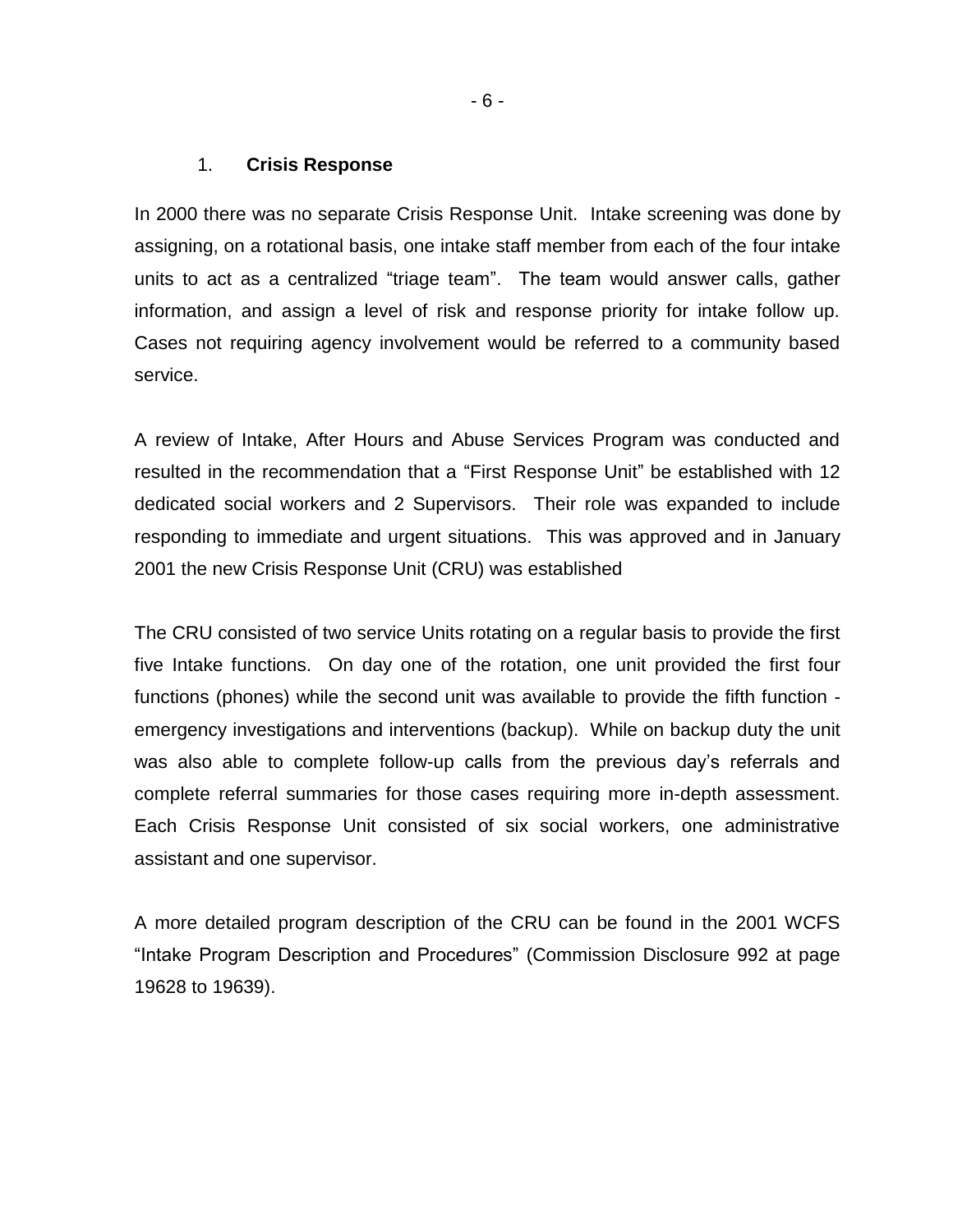## 2. **General Intake Units (sometimes referred to as "Tier Two")**

General Intake Units provided the last three Intake functions as described above<sup>16</sup>. Additionally, once a case was transferred from CRU to a General Intake Unit, that unit was also responsible for any emergency crisis intervention and investigation required as a result of a new incident unless that incident occurred after working hours (see After Hours Service below). Service was provided by one of four Intake Units which consisted of six or seven social workers, one supervisor and one administrative assistant. Each of the four Intake Units provided a similar function. Cases were assigned to a Unit based on the geographic location of the family.<sup>17</sup> In 2002, with the restructuring of CRU, three additional social work positions were added to the General Intake teams.

A more detailed description of the Intake Program can be found in the 2001 WCFS "Intake Program Description and Procedures" (Commission Disclosure 992 at page 19640 to 19643).

## 3. **Abuse Intake and Abuse Coordination**

l

Child physical abuse and child sexual abuse cases were managed by two Abuse Intake teams, one for North Winnipeg and one for South Winnipeg and Southeast rural Manitoba. The Abuse teams were also responsible for investigating all allegations of abuse in foster homes, daycares and schools. Each Team comprised of six to eight social workers, one supervisor and one administrative assistant.

The Abuse Intake Units investigated, assessed and intervened to ensure child safety in all new suspected abuse cases referred to WCFS. A multi-disciplinary team approach to abuse investigations was adopted through a close working relationship

<sup>&</sup>lt;sup>16</sup> Further assessment and/or investigation for situations requiring service; brief intervention to reduce risk; referrals to Family Services units for those situations requiring longer term assistance.

<sup>17</sup> Geographic service areas were: 1) Central Winnipeg, 2) South Winnipeg and Rural Southeast Manitoba, 3) Northeast Winnipeg and 4) Northwest Winnipeg.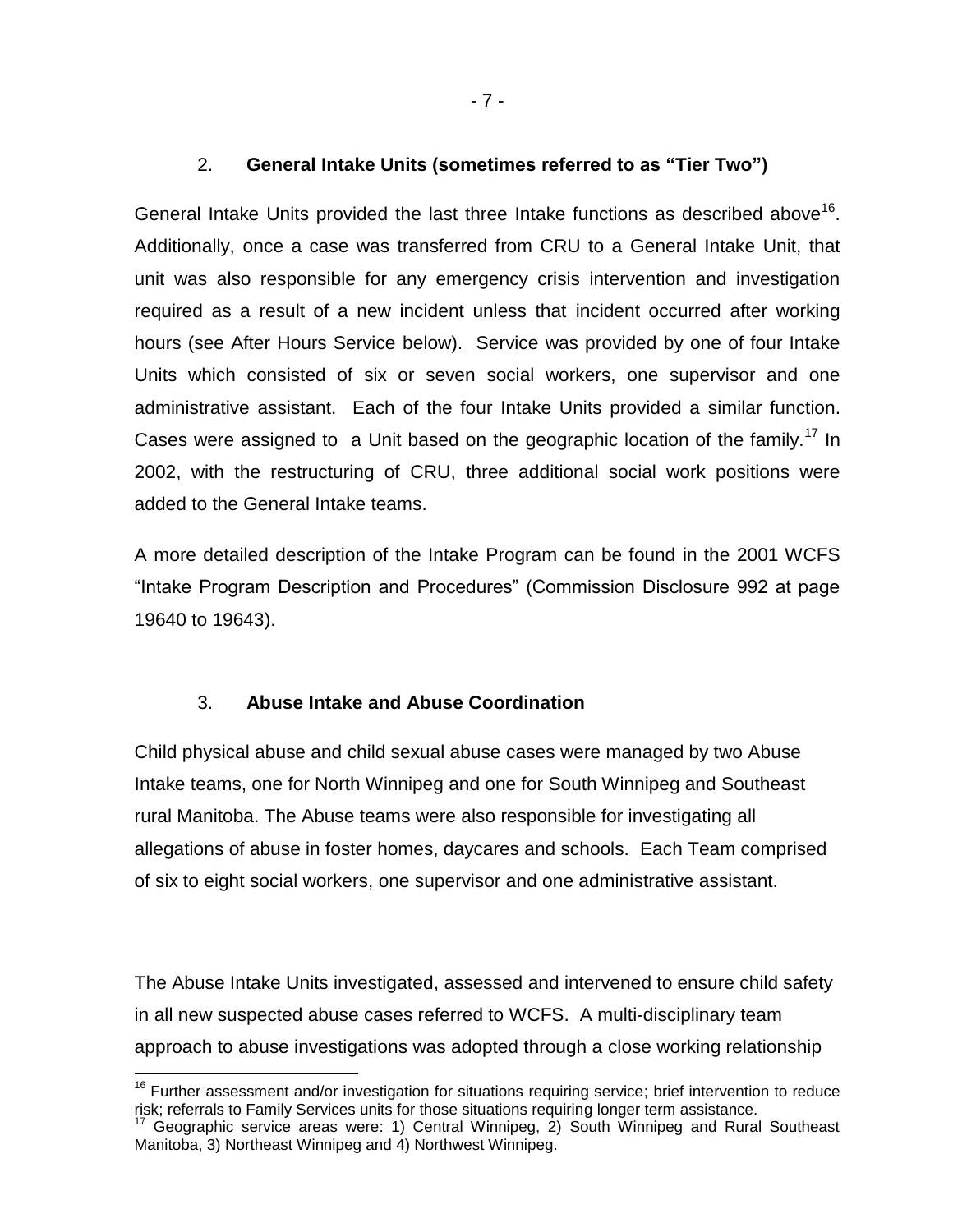with Children's Hospital's Child Protection Centre, the Winnipeg Police Service and the RCMP.

A more detailed description of the Abuse Intake program can be found in the 2001 WCFS "Intake Program Description and Procedures" (Commission Disclosure 992 at page 19644 to 19652).

Abuse coordination was facilitated by one Abuse Coordinator (two half time staff positions) and one administrative assistant who tracked all abuse investigations and ensured all substantiated cases were referred to one of the Agency's two Abuse Committees<sup>18</sup>. The Abuse Coordinator also provided supervision along with the Unit supervisor on all abuse incidents on cases open to Family Services Units.

A more detailed description of Abuse Coordination can be found in the 2001 WCFS "Intake Program Description and Procedures" (Commission Disclosure 992 at page 19653 to 19658).

# 4. **After Hours Service**

l

WCFS After-Hours service provided the same service as CRU except it was also available to provide emergency interventions for cases already open within the WCFS service units. After Hours service was available from 4:00 PM to 8:30 AM Monday through Friday and on weekends and holidays. After-Hours staffing consisted of approximately 14 social worker positions and two supervisors.

Together, the Crisis Response and After Hours Service Units provided 24 hour emergency response in the city of Winnipeg and rural areas in the Southeast part of the province.

 $18$  The role of the Abuse Committee was to review all referred cases to ensure sharing of information relevant to the investigation and provide consultation on service provision to both the child and family. Additionally, the Child Abuse Committee would review the conclusion of the investigation and, if they determined that abuse had occurred, could make referrals to the province's Child Abuse Registry.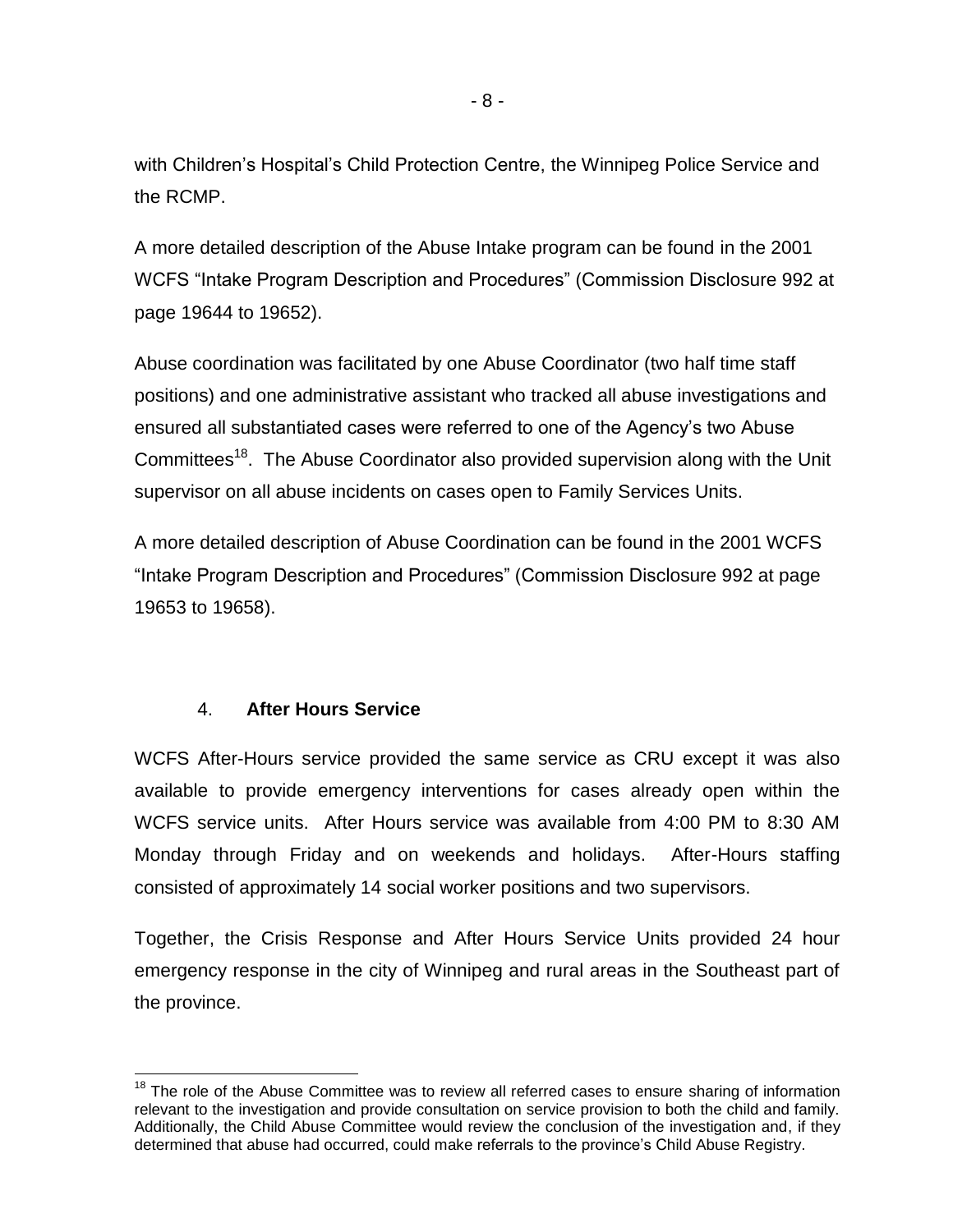A more detailed description of the AHU can be found in the 2001 WCFS "Intake Program Description and Procedures" (Commission Disclosure 992 at page 19628 to 19639).

### **SERVICES TO CHILDREN AND FAMILIES**

Situations that were not resolved at the Intake level were referred to one of 16 Family Service Units located throughout Winnipeg and Rural Southeast Manitoba<sup>19</sup>. Cases were referred to these units based on the geographic location of the family. Family Services involves the provision of services to strengthen and support families in order to reduce risk factors and to ensure child safety. Services may be provided to voluntary families, protection families, children in care or expectant adolescents. The primary focus of all Family Service intervention was to reduce risk to and ensure child safety. Functions performed within the Family Services Units were:

- 1. Family Assessments which identify strengths and resources, as well as risk factors that contribute to child maltreatment
- 2. Service Planning to assist families in changing the conditions and behaviours that lead to child maltreatment
- 3. Intervention and Case Management to ensure child safety
- 4. Evaluation and Reassessment
- 5. Case Closure

Family Service Units dealt with child protection cases, voluntary family service cases, and children in the care of WCFS $^{20}$ .

 $19$  The 16 service teams provided service within the following catchment areas: Rural South -Steinbach/St Pierre; Rural North - Oakbank/Beausejour; Transcona; East Kildonan; St Vital; St Boniface/Ft Rouge; Charleswood/Ft Garry; St James/Assiniboia; Broadway – Maryland; Broadway – Wolseley; Portage – Redboine; Portage - Logan; Keewatin; Jefferson; Jarvis – Northwest Team A; Jarvis – Northwest Team B

 $^{20}$  Children may come into care at any time during Agency involvement and may be carried out by staff from all program areas listed above. Children come into Agency care either through a Voluntary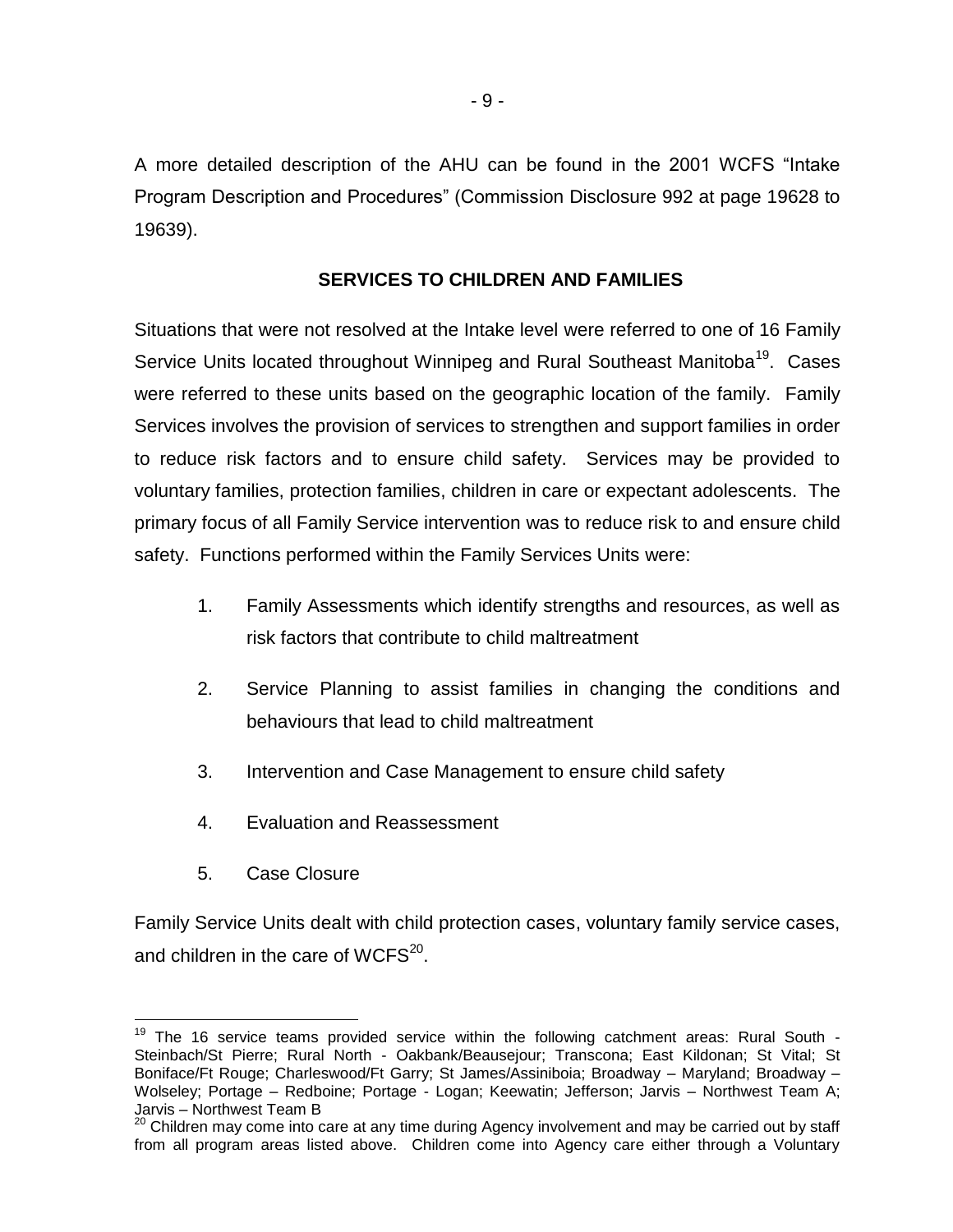In addition to the 16 family service teams, there was one perinatal unit providing assistance to expectant single parents under the age of 18 and 2 social workers providing kinship services.

A more detailed description of the function of the Family Service Units can be found at Commission Disclosure No. 1635 at page 29112.

### **2003 to 2007**

On March 31, 2003, WCFS became a Branch of the Department of Family Services and Housing. The Agency was sometimes referred to as "Winnipeg CFS" or "the Branch".

Upon becoming a branch of the Department of Family Services and Housing, the Agency was reorganized into three program areas with three Program Managers reporting directly to the  $CEO<sup>21</sup>$ :

- 1. Intake and Early Intervention<sup>22</sup>;
- 2. Services to Children and Families
- 3. Resources.

 Placement Agreement (VPA) when families are unable to care and ask for temporary placement, or by being placed under apprehension during a child protection investigation when their safety cannot be ensured within the family setting. All apprehensions are filed in family court and the child's legal status is determined by the court. Services to children in temporary care are provided by the same social worker that provides service to the family. The goal for all children in temporary care is for their safe return to family as soon as safety within the family home can be assured. In some cases, when it is deemed that the child cannot be reunified with his or her family, the child becomes a permanent ward of the agency. When this happens the child's case is transferred to one of the Permanency Planning units. A more detailed description of the function of the Permanency Planning Units can be found at Commission Disclosure No. 1635 at page 29070.

<sup>&</sup>lt;sup>21</sup> The Chief Financial Officer and the Director of Human Resources continued to report to the CEO; the Chief Operating Officer position was eliminated. Quality Assurance was renamed Change Management/Best Practices with a focus on developing implementation plans through the AJI-CWI devolution and transition to the Winnipeg Integrated Service Initiative.

 $^{22}$  In May 2005 this became known as Joint Intake Response Unit (JIRU);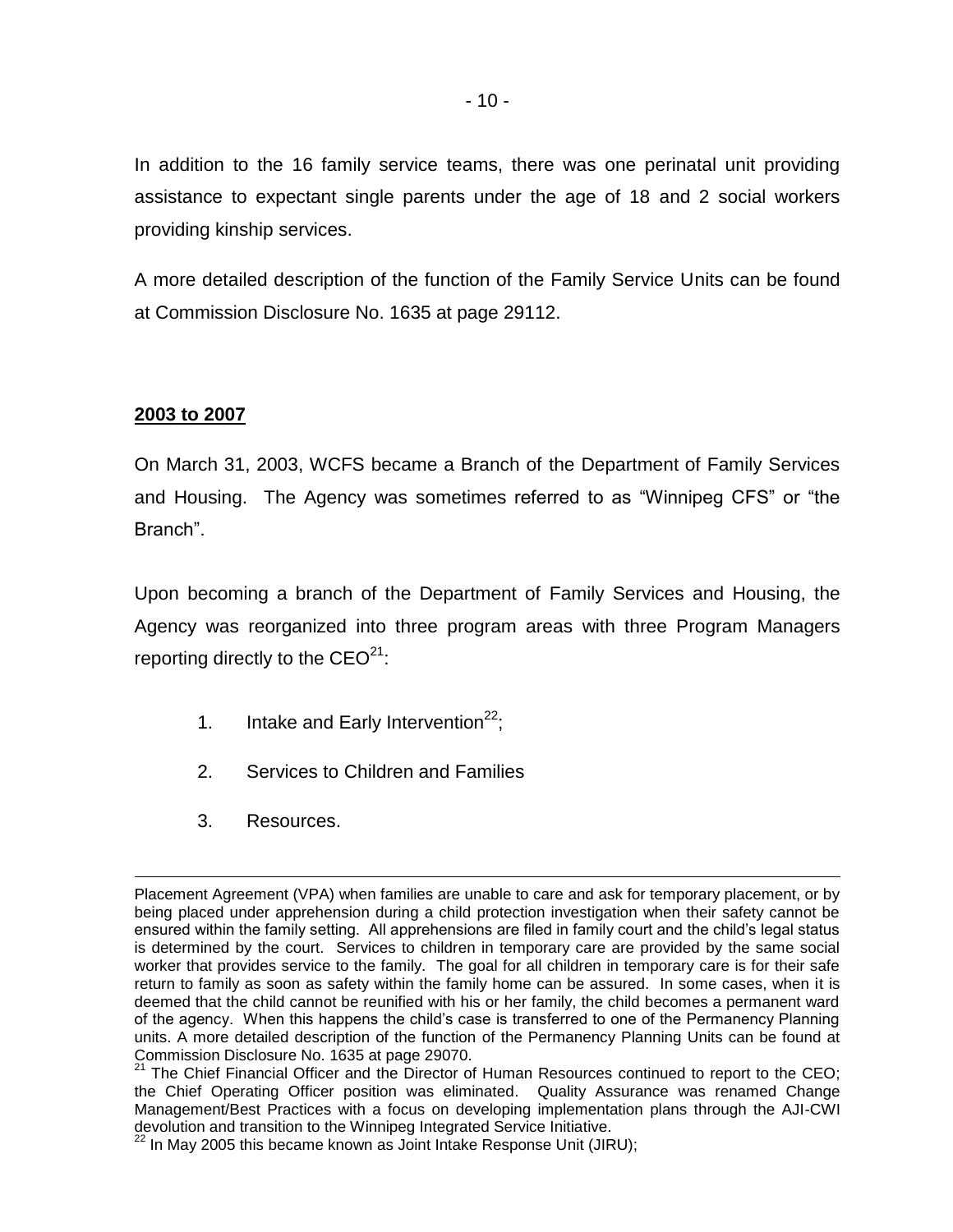We will comment on each program separately.

# 1. **Intake and Early Intervention**

The roles of CRU, General Intake and Abuse Intake were similar to the description in 2000 to 2003 set out above. Abuse Coordination however, left Intake and now fell under the Services to Children and Families program.

With Intake and Early Intervention becoming identified as a separate program area, CRU received additional resources in order to establish two CRU units. The CRU units resumed a more robust role and provided the first four intake services including emergency interventions to ensure child safety.

Community Programs ceased to exist as its own program area and joined Intake at 835 Portage Avenue. This change was made to enhance the early intervention services available to families, to prevent protection issues from arising and, by being collocated with Intake, to divert cases from Family Service Units.

Intake and Early Intervention Services, managed by one Program Manager and two Assistant program Managers were now provided by:

- Two After-Hours Units
- Two Crisis Response Units
- Four General Intake Units
- Two Abuse Units
- Three Community Service Units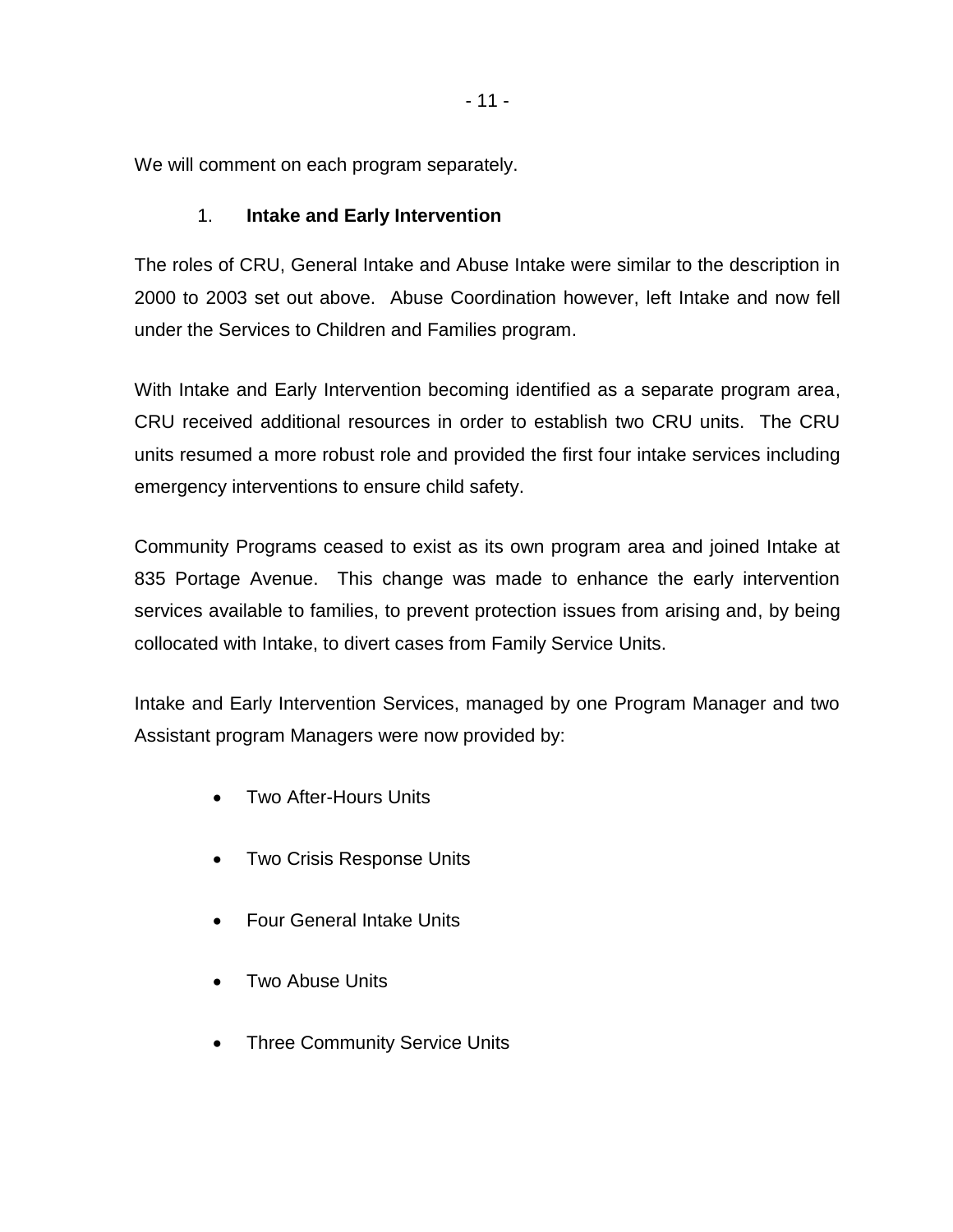# 2. **Services to Children and Families**

Although the program component was centralized into one program area, services continued to be delivered in a decentralized manner with geographic assignment of work to facilitate collaboration and partnership with collaterals and the community.

Reporting to the Program Manager for Services to Children and Families were three Assistant Program Managers. The three Assistant Program Managers were responsible for a total of 23 service teams<sup>23</sup> comprised of:

- (a) The 16 family services teams in existence prior to 2003 which continued to provide services to children and families on a geographic basis.
- (b) One Perinatal Services Unit which remained a special unit reporting to Services to Children and Families .
- (c) Six Permanency Planning Units (which previously had their own Program Manager) were rolled in to Services to Children and Families.

Each service team had a supervisor and 6 to 8 social workers. The roles of the family service teams and the two Abuse Coordinators were similar to the description set out above in 2000 to 2003. The Permanency Planning Units continued to provide service to children in the permanent care of the agency as well as adoption and post adoption service described in the 2000 – 2003 service delivery description. The only changes that occurred in 2003 were the reporting and management structure.

Services to Children and Families no longer included the Intake function.

 <sup>23</sup> Rural South - Steinbach/St Pierre Family Service Unit; Rural North - Oakbank/Beausejour Family Service Unit; Transcona Family Service Unit; East Kildonan Family Service Unit; St Vital Family Service Unit; St Boniface / Ft Rouge Family Service Unit; Charleswood / Ft Garry Family Service Unit; St James / Assiniboia Family Service Unit; Broadway – Maryland Family Service Unit, Broadway – Wolseley Family Service Unit; Portage – Redboine Family Service Unit; Portage – Logan Family Service Unit; Jefferson Family Service Unit; Jarvis - Team A Family Service Unit; Jarvis – Northwest Team B Family Service Unit; Jarvis – Northwest Team C Family Service Unit (replaces Keewatin); Stafford – Permanency Planning Unit Team A; Stafford – Permanency Planning Unit Team B; Ness – Permanency Planning Unit; Bannerman – Permanency Planning Unit; Concordia – Permanency Planning Unit; Provencher – Permanency Planning Unit; 1357 Main St – Perinatal Service Unit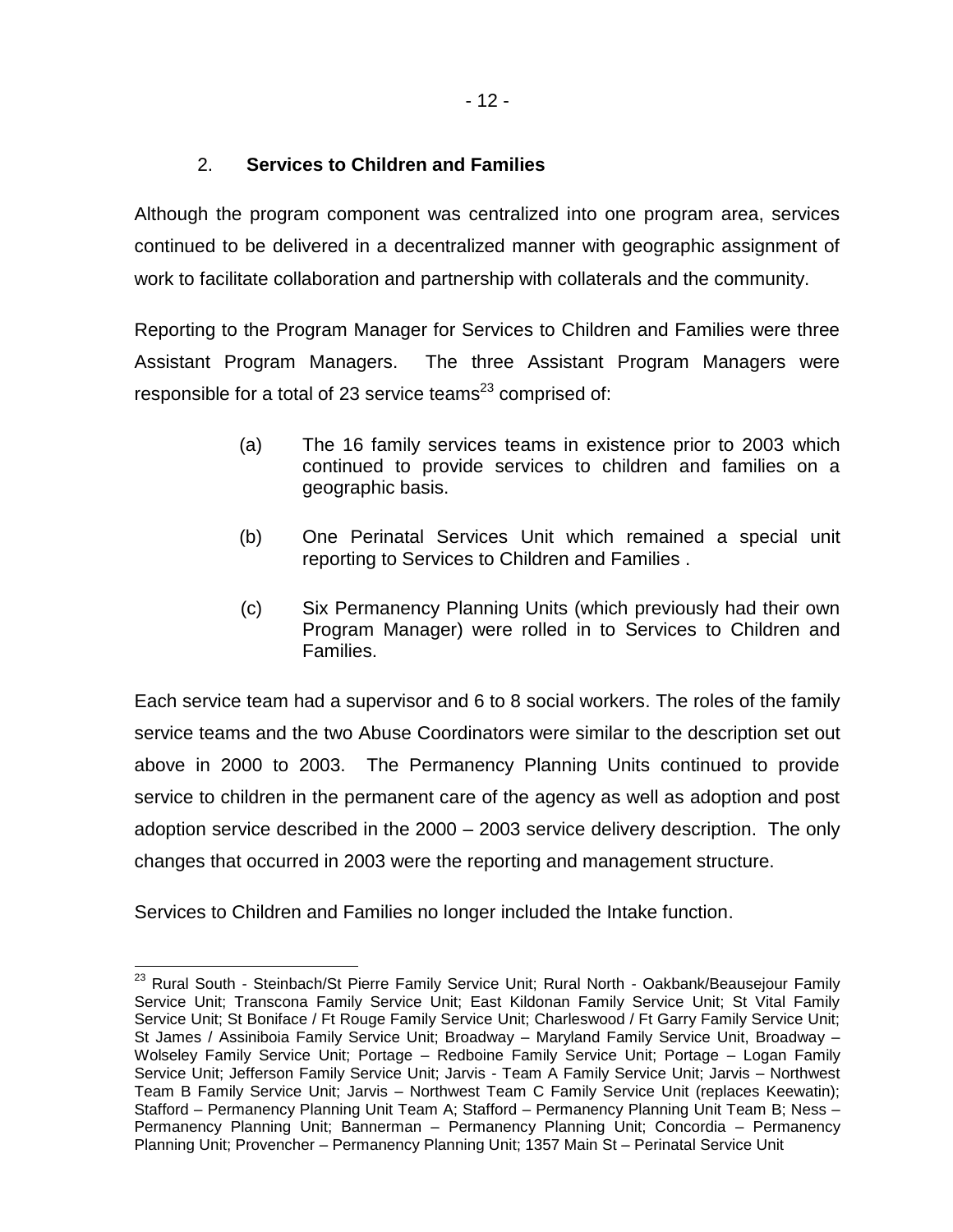#### 3. **Resources**

There were no changes to the services provided by Resources. One Assistant Program Manager was added for workload purposes and one Project Manager was added to oversee the Emergency Placement Resources Unit which provided specialized short term placement options for children requiring unplanned placements.

### **Devolution**

Between May 2, 2005 and October 24, 2005, Winnipeg CFS transferred approximately 2500 case files with proportionate human and capital resources to the three aboriginal Authorities. This was a major reorganization resulting in the transfer of approximately 58% of WCFS staff. As a result of this restructuring of the CFS system, approximately 15 aboriginal agencies and two General Authority (non-Aboriginal) agencies<sup>24</sup> were providing services to children and families in Winnipeg. At the same time, approximately 22 WCFS staff who provided service to clients in the rural southeast part of the province had their cases transferred to Interlake and Eastman Region as part of Rural and Northern Services.

Due to the decrease in the number of families and children in care receiving service from WCFS, the number of service units were decreased from 23 to 11 comprised of seven Family Service units<sup>25</sup>, one combined Family Service and Perinatal unit<sup>26</sup>, two Permanency Planning units and one Family Preservation/Reunification Unit.

### **Winnipeg Intake becomes JIRU**

In addition, as part of the devolution process, approximately 150 positions that were previously part of Winnipeg CFS Intake were allocated to the newly named Joint Intake Response Unit ("JIRU") which provided Intake and Emergency Response

 $^{24}$  The two agencies were Winnipeg CFS and Jewish Child and Family Services

<sup>&</sup>lt;sup>25</sup> Point Douglas Team A; Point Douglas Team B; St Vital; St James/Assiniboia; Leila; Ft Garry; River East/Transcona

<sup>&</sup>lt;sup>26</sup> Point Douglas/Perinatal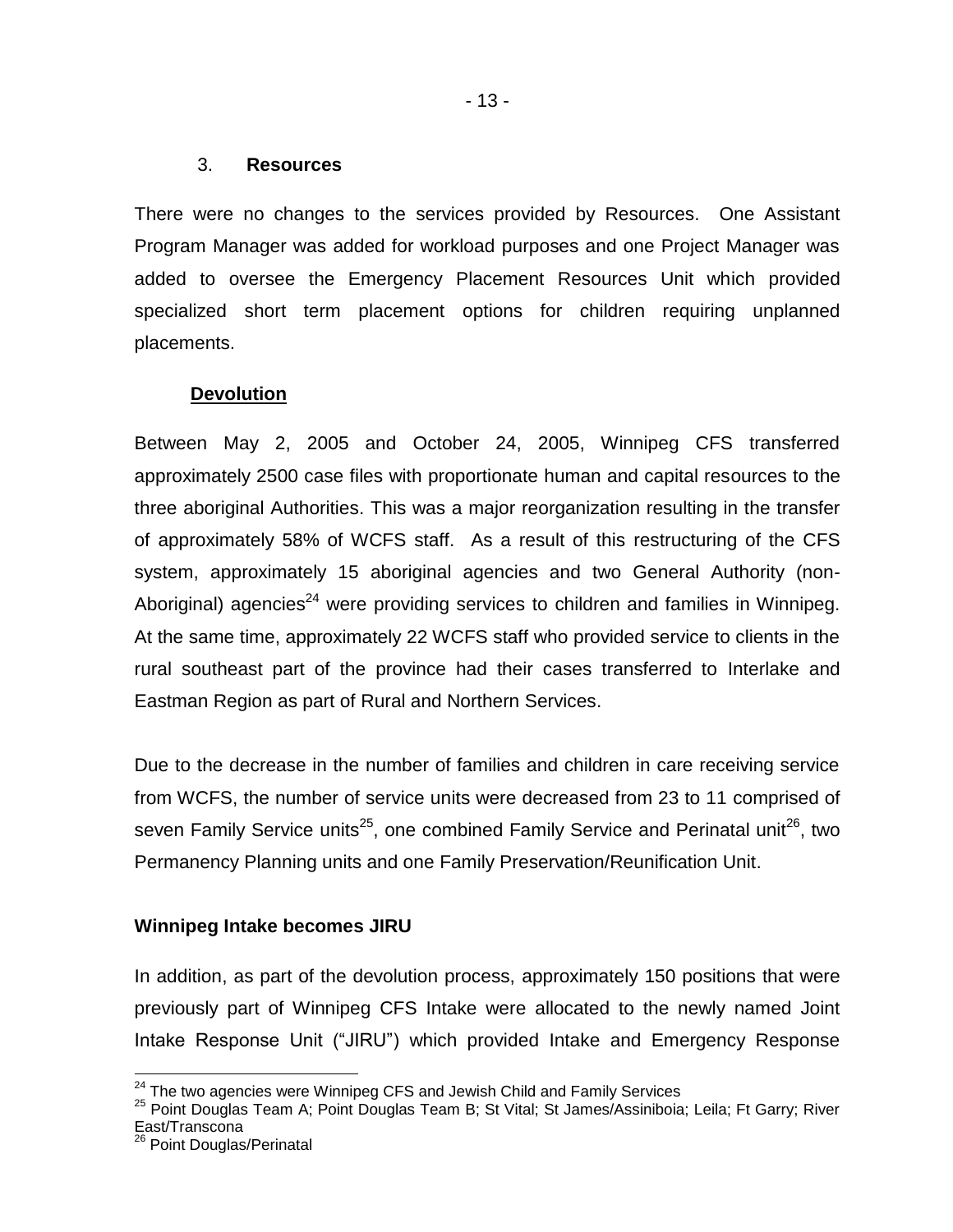service on behalf of all Agencies in Winnipeg. Emergency Placement Resources, previously a program under WCFS Resources, became part of JIRU in order to coordinate emergency placements for all agencies in Winnipeg.

JIRU was an important and necessary step to the development of aboriginal agencies with concurrent jurisdiction in Winnipeg. As noted in the previous description, Intake was the point of entry into the child welfare system. It was considered important to have a single point of entry into the child welfare system so as to avoid confusion on the part of the public and to ensure no gaps in services would arise as a result of several agencies operating within Winnipeg.

The role of JIRU, (which included CRU, AHU, the Abuse Unit, General Intake and Community Programs) remained largely unchanged from WCFS Intake. Workers continued to receive calls and process complaints and referrals from the same offices at 831 Portage Avenue. However, after devolution, upon referral from JIRU Intake to a family service unit, the Intake social worker was generally required to work with the family to conduct an Authority Determination Protocol (ADP). Under the new Child and Family Services Authorities regulation, Intake social workers were to ensure that families requiring ongoing child and family services complete an Authority Determination Protocol (ADP). The ADP allowed the family to choose which Authority it wished to receive services from.

#### **2007 to present**

The major change in the structure of Winnipeg CFS after February 3, 2007 was the elimination of any Intake function within Winnipeg CFS. Although JIRU had been established as a separate service entity since  $2005^{27}$ , it first become an independent agency on February 3, 2007, when it was reconstituted as "Child and Family All Nations Coordinated Response Network" (ANCR), an independent agency mandated under the First Nations of Southern Manitoba Child and Family Services Authority

 $27$  Initially JIRU reported to an Interim Board made up of the CEO's of all four Authorities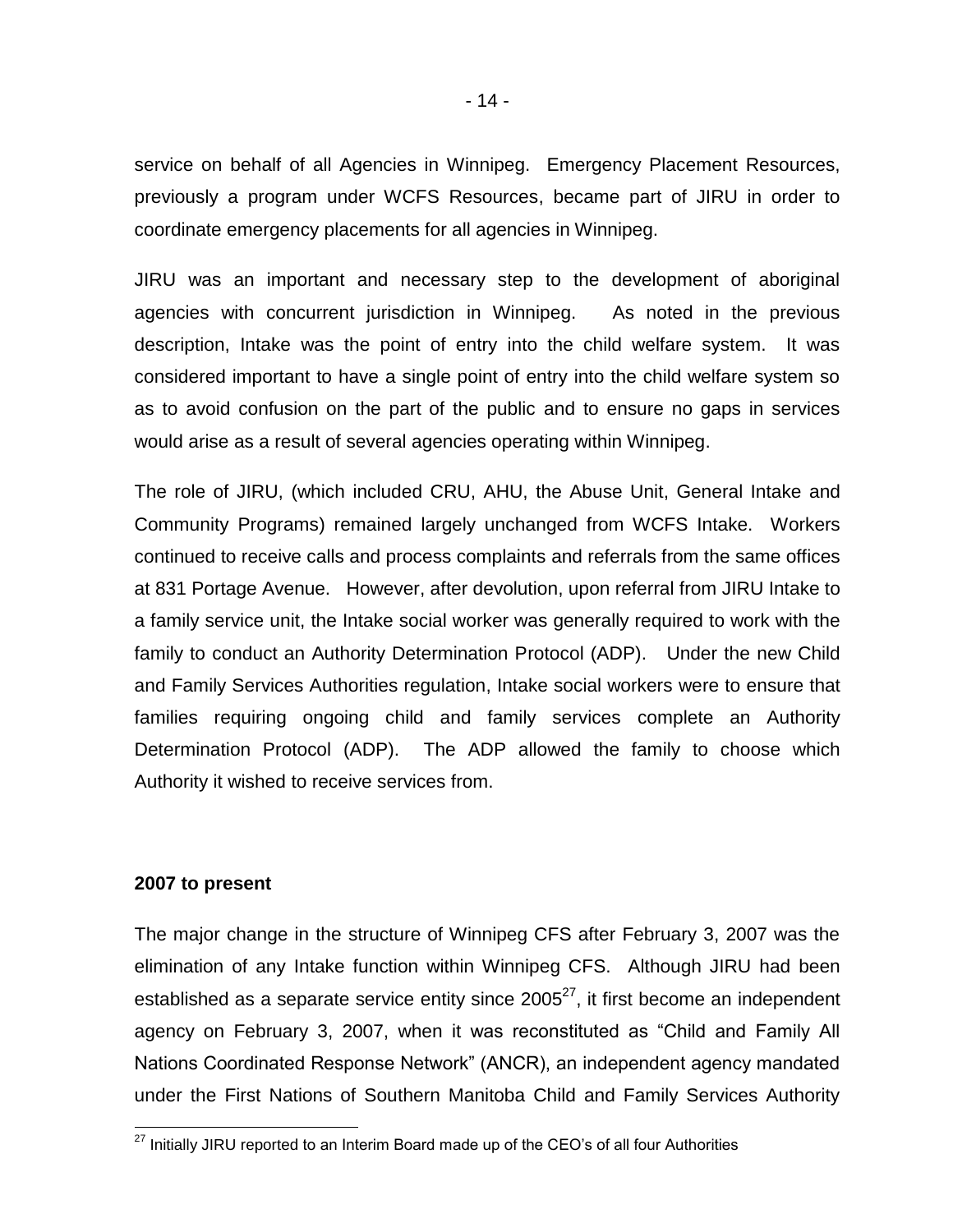(the "Southern Authority"). ANCR was set up as the first point of contact for referrals of children in need of protection or suspected to be in need of protection and any family who needed the services of a family service agency in Winnipeg.

As was the case with Winnipeg Intake (and later JIRU), ANCR was accessible 24 hours a day, seven days a week. There was a common telephone Intake service. ANCR handled both emergency and non-emergency calls. Staff performed an initial assessment and, depending upon the situation, either dealt with the call directly or referred callers to appropriate services. ANCR assumed operation of the Crisis Response Unit, the After-hours Program, the Intake Program, the Abuse Intake Program and Community Programs.

ANCR became the only designated Agency to provide joint intake emergency services within the City of Winnipeg and surrounding areas.

Although Emergency Placement Resources continued to be co-located with ANCR, Winnipeg CFS still retained responsibility for the program. The Unit continued to manage emergency placements for all agencies within the city of Winnipeg.

During the period 2007 to present, WCFS continued to provide services to children and families, but only after referral from ANCR.

WCFS provides services to children and families through the following program areas:

- 1. Services to Children and Families;
- 2. Resources.

The organizational chart at Commission Disclosure 1653, page 29607 is representative of the structure of WCFS during the period 2007 to 2012. Services to Children and Families are provided by nine Family Service Teams, One Perinatal Family Service Team, One Newcomers Family Service Team, Two Permanency